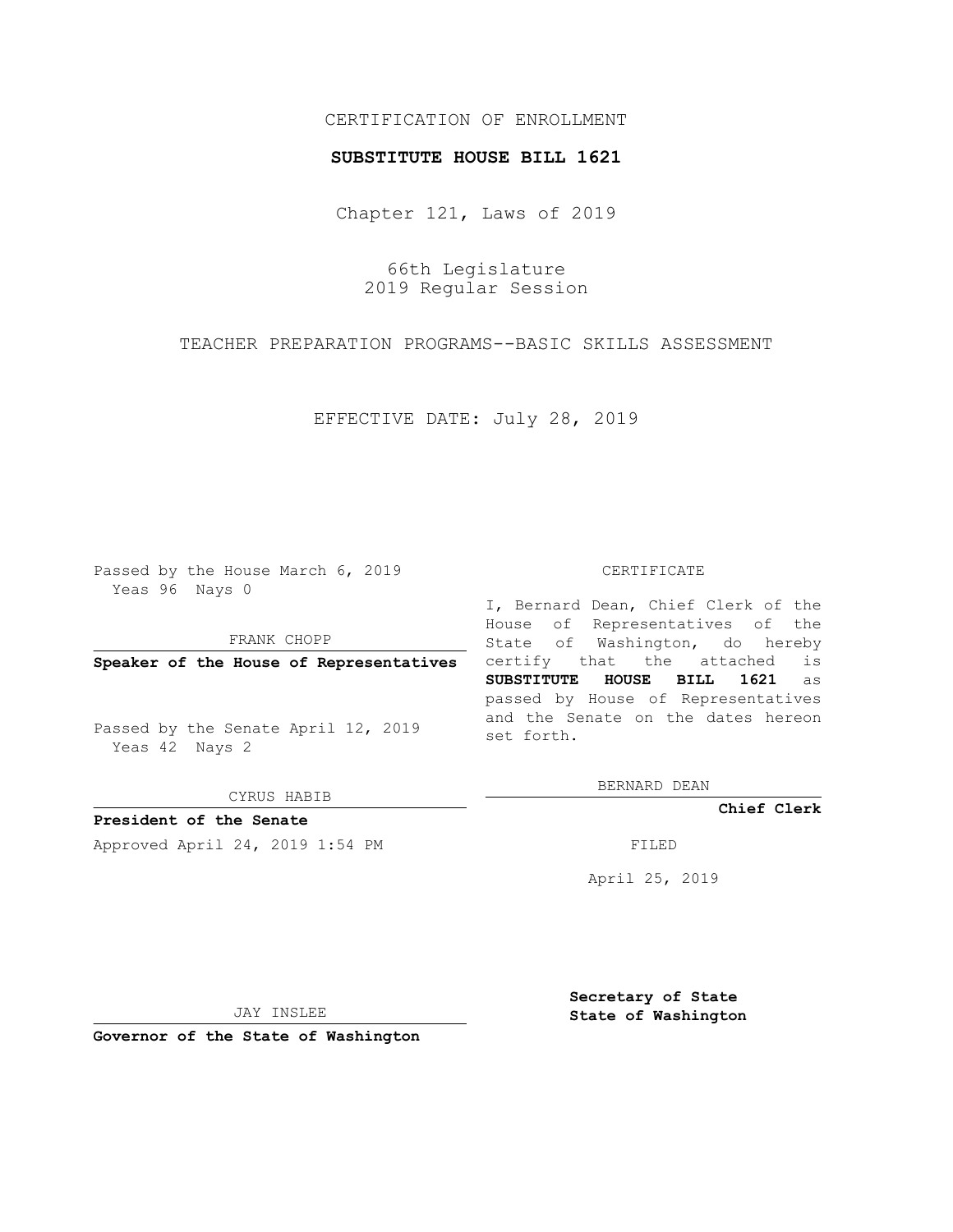### **SUBSTITUTE HOUSE BILL 1621**

Passed Legislature - 2019 Regular Session

## **State of Washington 66th Legislature 2019 Regular Session**

By House Education (originally sponsored by Representatives Ybarra, Steele, Santos, Harris, Bergquist, Ortiz-Self, and Jinkins; by request of Professional Educator Standards Board)

READ FIRST TIME 02/21/19.

1 AN ACT Relating to basic skills assessments for approved teacher 2 preparation programs; and amending RCW 28A.410.220.

3 BE IT ENACTED BY THE LEGISLATURE OF THE STATE OF WASHINGTON:

4 **Sec. 1.** RCW 28A.410.220 and 2013 c 193 s 2 are each amended to 5 read as follows:

6  $(1)(a)$  ((Beginning not later than September 1, 2001,)) The 7 Washington professional educator standards board shall make available 8 ((and pilot)) a means of assessing an applicant's knowledge in the 9 basic skills. For the purposes of this section, "basic skills" means 10 the subjects of at least reading, writing, and mathematics. 11 ((Beginning September 1, 2002, except as provided in (c) and (d) of 12 this subsection and subsection (4) of this section, passing)) An 13 applicant must take this basic skills assessment ((shall be 14 required)), or an alternative or equivalent basic skills assessment 15 as determined by the Washington professional educator standards 16 board, and report the individual results to the Washington 17 professional educator standards board and an approved teacher 18 preparation program, for admission to the approved teacher 19 preparation program ((s and for persons from out-of-state applying for 20 a Washington state residency teaching certificate)).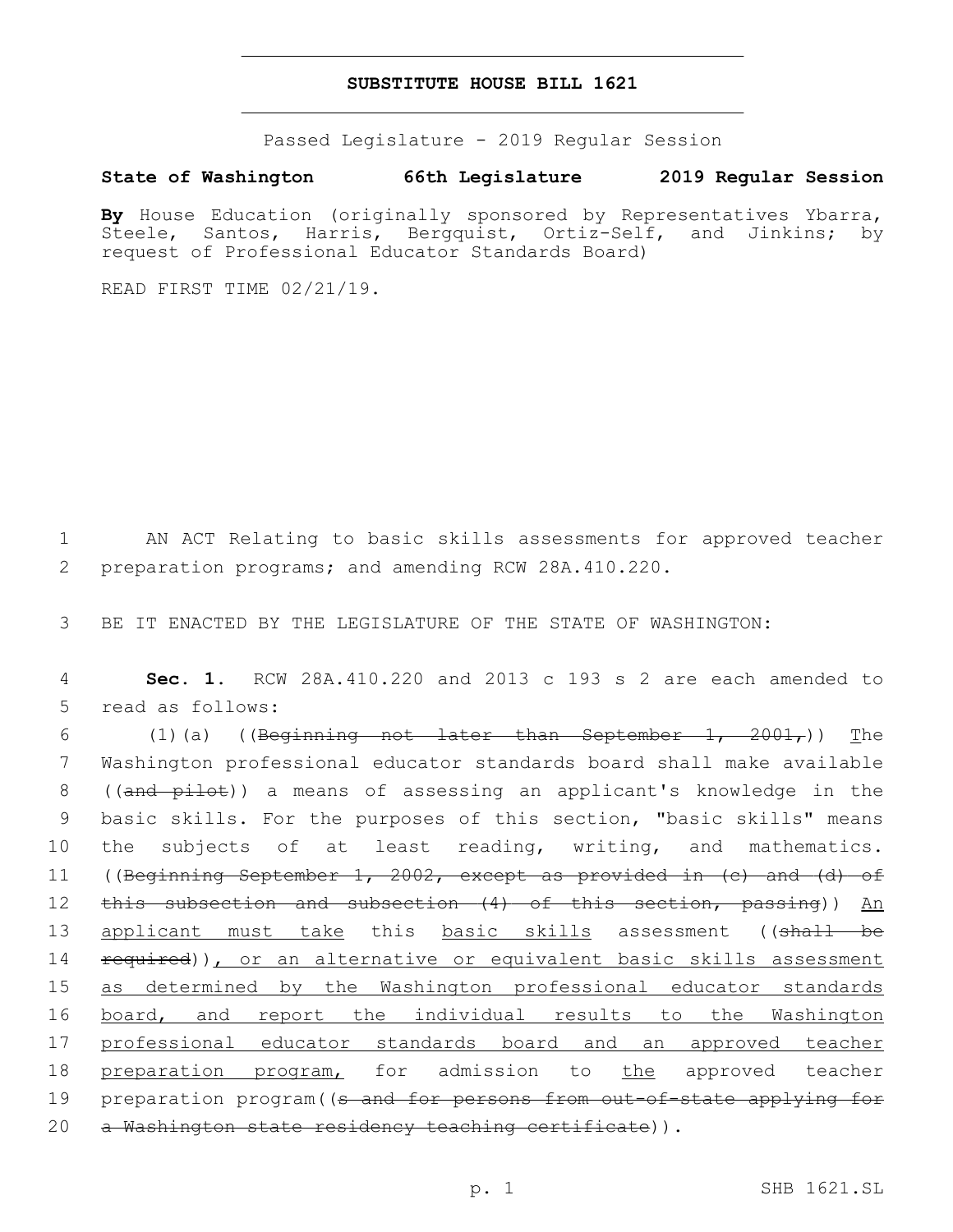1 (b) (( $\Theta$ <del>n</del>)) An (( $\angle$ individual student basis,)) approved teacher 2 preparation program((s)) may ((admit into their programs a candidate who has not achieved the minimum basic skills assessment score 4 established)) use the results of the basic skills assessment, or an alternative or equivalent basic skills assessment as determined by the Washington professional educator standards board, as a formative assessment of academic strengths and weakness in determining the 8 candidate's readiness for the program. ((Individuals so admitted may not receive residency certification without passing the basic skills assessment under this section.))

 (c) The Washington professional educator standards board may establish criteria to ensure that persons from out-of-state who are applying for residency certification and persons applying to master's degree level teacher preparation programs can demonstrate to the board's satisfaction that they have the requisite basic skills ((based upon having completed another basic skills assessment acceptable to the Washington professional educator standards board or 18 by some other alternative approved by the Washington professional 19 educator standards board)).

 (d) The Washington professional educator standards board may identify and accept other tests and test scores as long as the tests are comparable in rigor to the basic skills assessment and candidates meet or exceed the basic skills requirements established by the 24 board. ((The board must set the acceptable score for admission to teacher certification programs at no lower than the average national 26 scores for the SAT or ACT.))

 (2) The Washington professional educator standards board shall set performance standards and develop, pilot, and implement a uniform and externally administered professional-level certification assessment based on demonstrated teaching skill. In the development of this assessment, consideration shall be given to changes in professional certification program components such as the culminating 33 seminar.

 (3) Beginning not later than September 1, 2002, the Washington professional educator standards board shall provide for the initial piloting and implementation of a means of assessing an applicant's knowledge in the subjects for which the applicant has applied for an endorsement to his or her residency or professional teaching certificate. The assessment of subject knowledge shall not include instructional methodology. Beginning September 1, 2005, passing this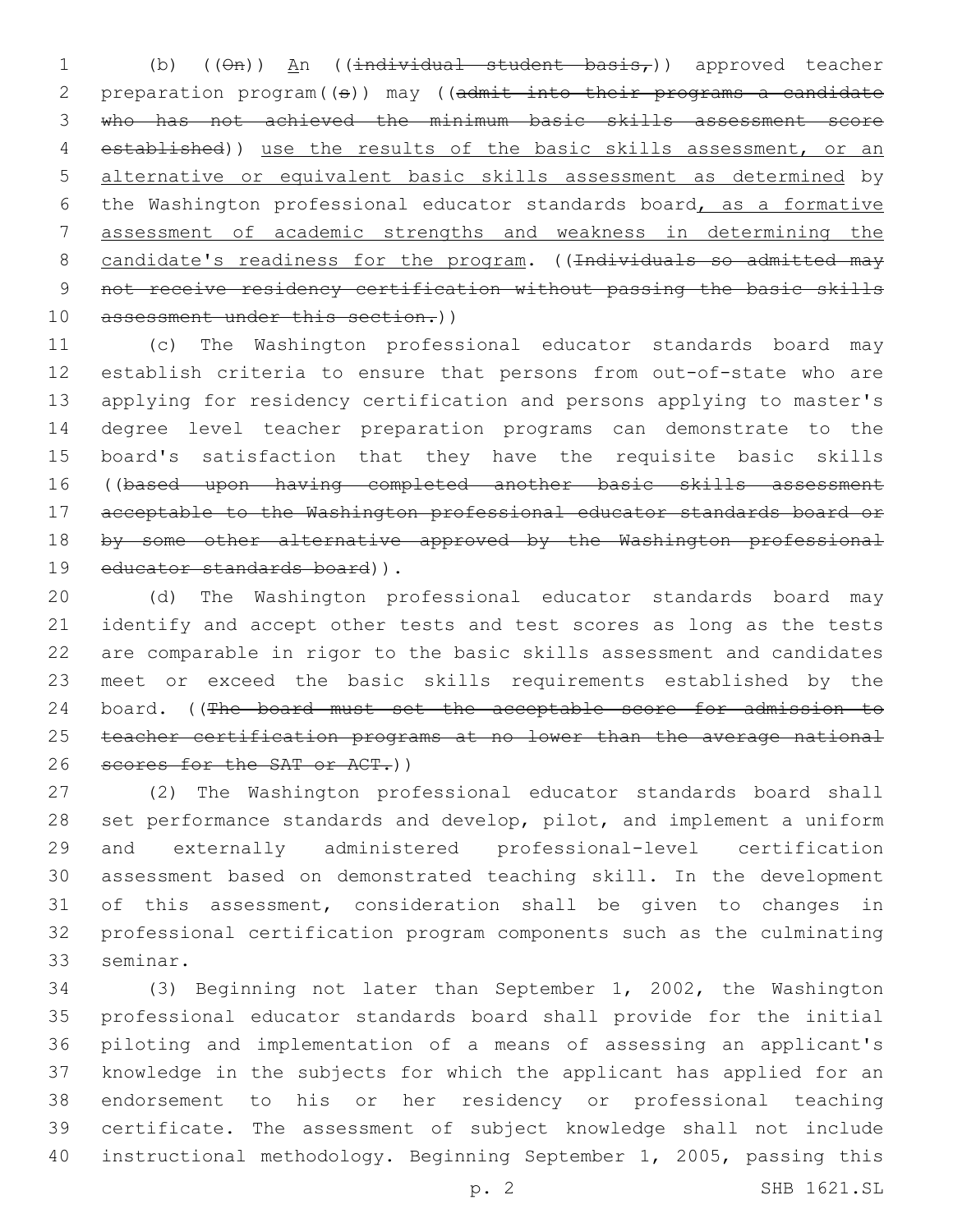assessment shall be required to receive an endorsement for 2 certification purposes.

 (4) The Washington professional educator standards board may permit exceptions from the assessment requirements under subsections (1), (2), and (3) of this section on a case-by-case basis.

 (5) The Washington professional educator standards board shall provide for reasonable accommodations for individuals who are 8 required to take the assessments in subsection (1), (2), or (3) of this section if the individuals have learning or other disabilities.

 (6) With the exception of applicants exempt from the requirements 11 of subsections  $((\{+\})_r)$   $(2)((_r))$  and  $(3)$  of this section, an applicant must achieve a minimum assessment score or scores established by the Washington professional educator standards board 14 on each of the assessments under subsections  $((+1)_I)$  (2)( $(\tau)$ ) and (3) of this section.15

 (7) The Washington professional educator standards board and superintendent of public instruction, as determined by the Washington professional educator standards board, may contract with one or more 19 third parties for:

 (a) The development, purchase, administration, scoring, and reporting of scores of the assessments established by the Washington 22 professional educator standards board under subsections (1), (2), and (3) of this section;23

(b) Related clerical and administrative activities; or

(c) Any combination of the purposes in this subsection.

 (8) Applicants for admission to a Washington teacher preparation program and applicants for residency and professional certificates who are required to successfully complete one or more of the assessments under subsections (1), (2), and (3) of this section, and who are charged a fee for the assessment by a third party contracted with under subsection (7) of this section, shall pay the fee charged by the contractor directly to the contractor. Such fees shall be reasonably related to the actual costs of the contractor in providing 34 the assessment.

 (9) The superintendent of public instruction is responsible for supervision and providing support services to administer this 37 section.

 (10) The Washington professional educator standards board shall collaboratively select or develop and implement the applicable assessments and minimum assessment scores required under this section